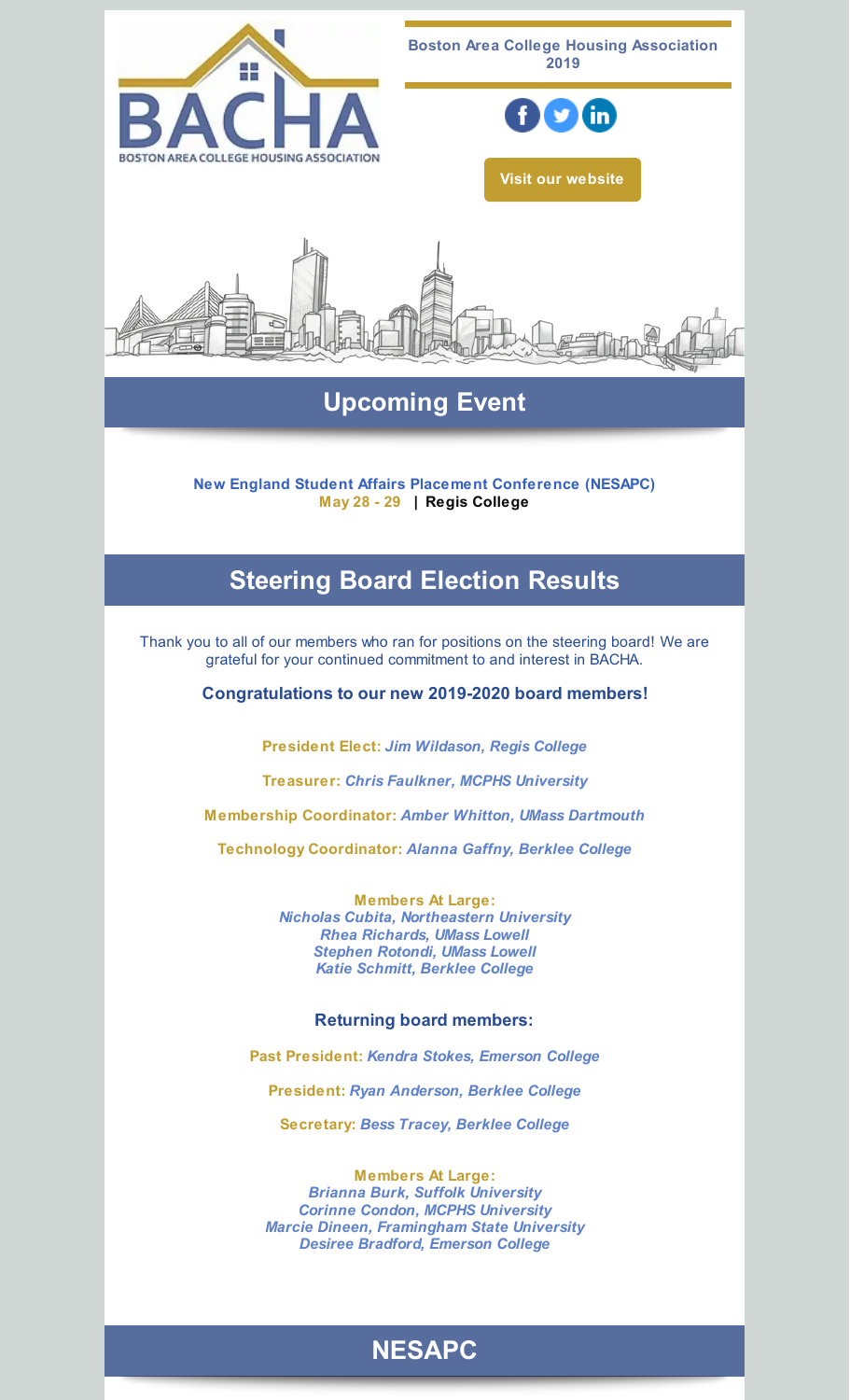

**NESAPC is at Regis College**

NESAPC registration is live! NESAPC will be at Regis College on May 28<sup>th</sup> and 29<sup>th</sup> this year! For more information, please go to [www.bacha.org/nesapc](http://www.bacha.org/nesapc).

**Interested in interviewing for a job?** [Click](http://events.constantcontact.com/register/event?llr=vserd4zab&oeidk=a07eg7y5j9tcbf09ca1) Here.

**Are you looking for a new employee?** [Click](http://events.constantcontact.com/register/event?llr=vserd4zab&oeidk=a07eg7y5j5q515f5b4e) here.

**Are you interested in serving as a mentor for people going through the job search process?** [Click](https://docs.google.com/forms/d/e/1FAIpQLScI3GkgblVZr5TTs1-_T779gfjeariJ5-jcD-OEaoblD6GQFw/viewform) Here.

If you have any questions please check [www.bacha.org/nesapc](http://www.bacha.org/nesapc) or reach out to the cochairs Amber Whitton and Jim Wildason at [nesapc@bacha.org](mailto:nesapc@bacha.org).

# **BACHA Awards**

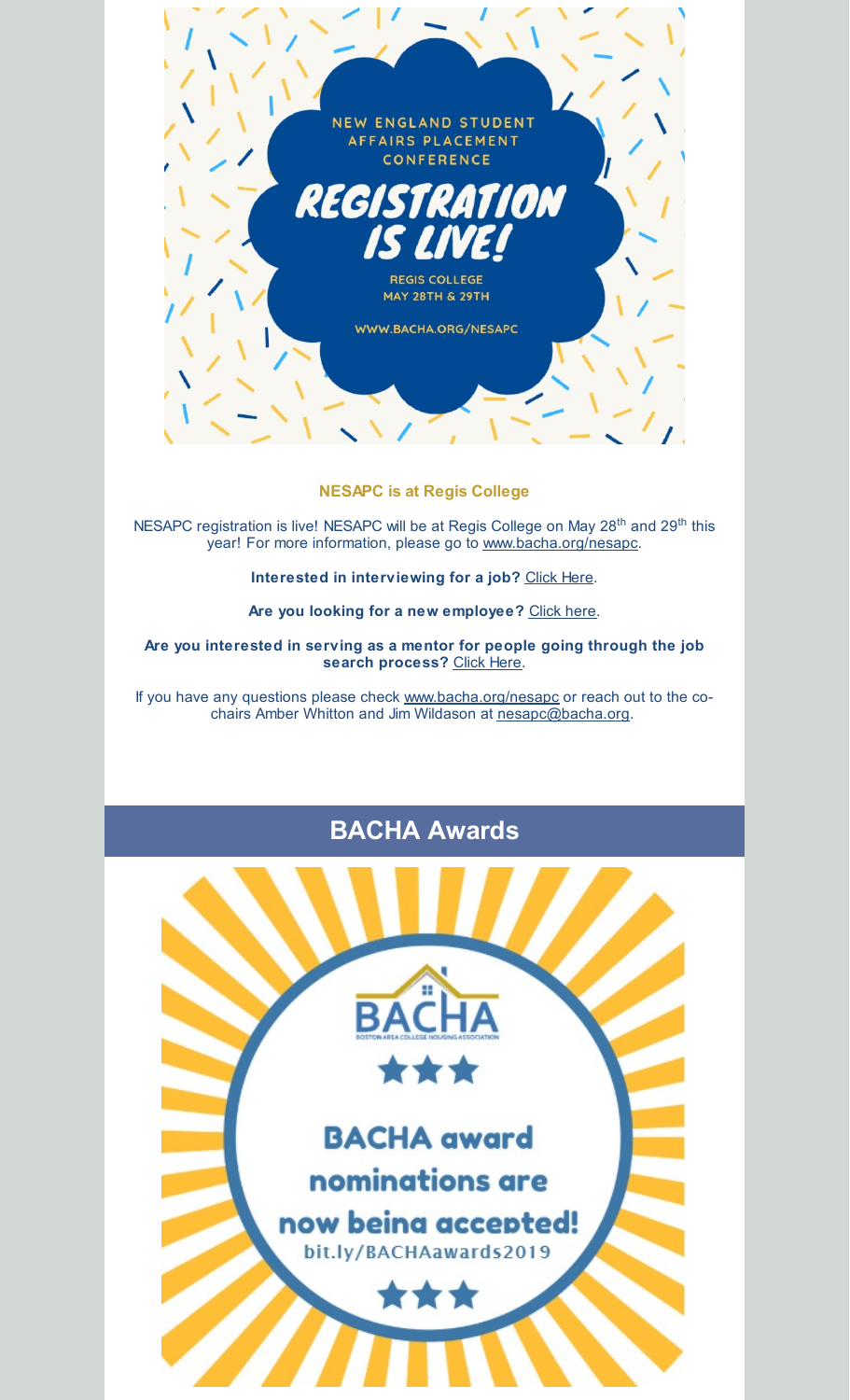

## Kevin Duffy New Professionals Award

Description: This award is given in honor of BACHA's first president and founding member, Kevin Duffy and to recognize an outstanding new professional or graduate student. The recipient of this award will have made positive contributions to his/her home institution, department and in the field of higher education. The recipient will receive a \$200 scholarship towards their professional development for the 2018-2019 academic year.

Criteria: The recipient of this award will be an individual who has been in the field less than 3 years and is employed by a member institution. They may currently be enrolled as a graduate student and/or working full time.

### Outstanding Supervisor Award

Description: This award is given to an outstanding supervisor who has provided leadership and guidance to his/her staff members. This individual challenges his/her staff to strive for excellence and guides them to fulfill their potential. Criteria: The recipient of the award will be given to an individual who has served as a supervisor for professional staff and is employed by a member institution.

### Outstanding Service Award

Description: This award is given to an individual who has dedicated much of his/her own time, effort and enthusiasm on the BACHA conference sub-committees or has volunteered his/her talents as a presenter at the BACHA annual conferences. The conference planning and execution was made easier due to this individual's contributions.

Criteria: The recipient of this award will be given to an individual who been a strong and active volunteer on any of the BACHA sub-committees or has served as a presenter at any of the BACHA conferences and is employed by a member institution.



#### Manuel Carreiro Rising Star Award

Description: This award embodies the spirit of our founder Manny Carreiro who cared so deeply for the many students he developed who went on to pursue a career in student affairs. It is presented to an outstanding graduating senior who has served a leader on campus through their involvement and character and who plans to pursue a career in student affairs.

Criteria: The recipient is a graduating senior who has been involved on the campus of a member institution and has expressed interest and plans to pursue a career in student affairs/residence life.

#### James Ronan Outstanding Program Award

Description: This award is given to a department to recognize their work in planning and implementing an outstanding residence life program or training session. It is given to a member institution to recognize their work in implementing new and best practices to support the growth and learning of students.

Criteria: Program must have taken place during the 2017-2018 academic year. The recipient institution must be a BACHA member.





# **Join The Conversation!**

**BACHA has a Facebook Group!**

**We are excited to announce that we have added a Facebook Group to our Facebook Page.**

**We hope this can be a space for our members to engage in discussion, share articles and resources, and post opportunities at your institution.**

**After utilizing any of the above resources, let us know your thoughts!**